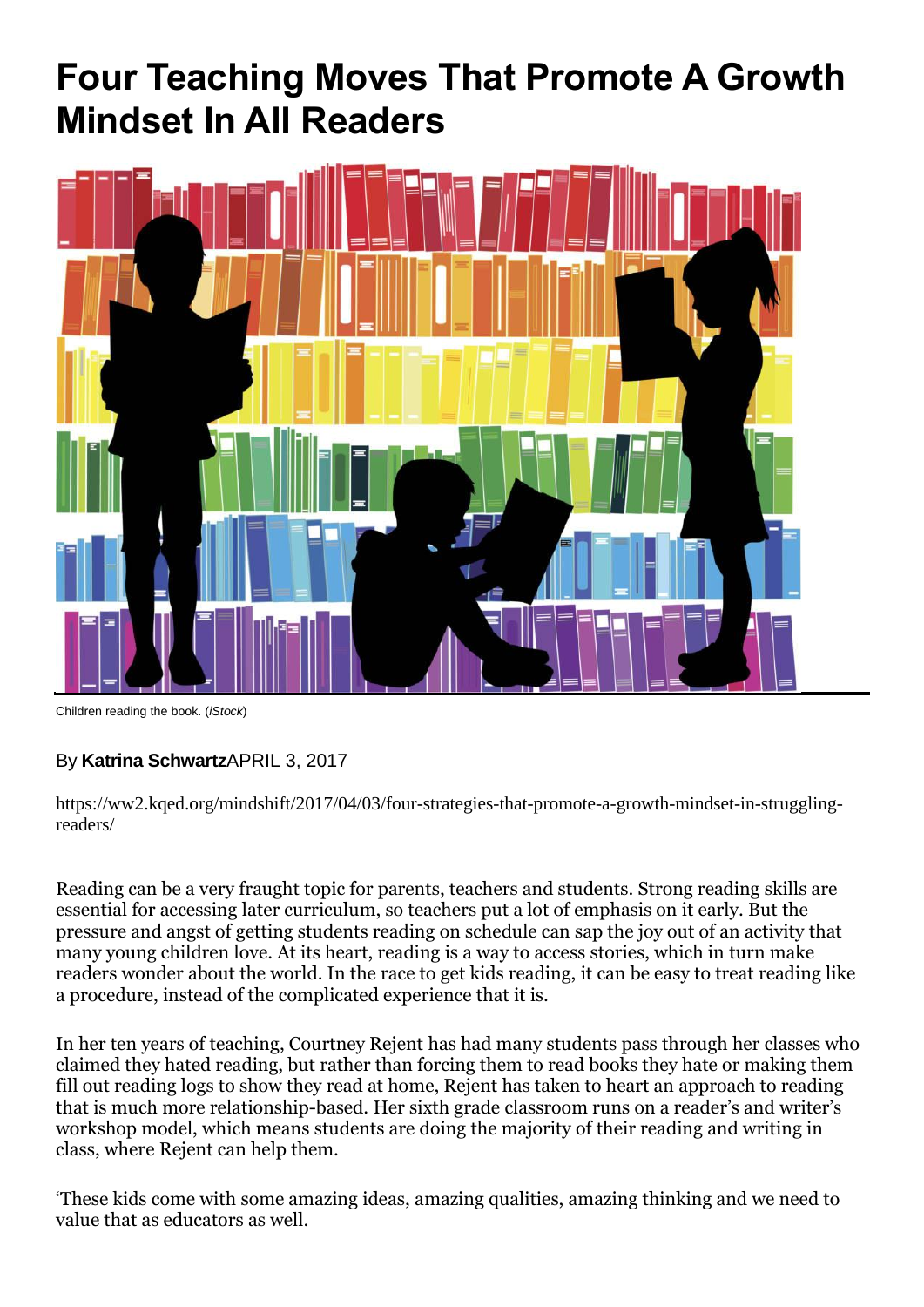"Readers, especially struggling readers, often have this mindset that they'll never be a good reader," Rejent said. By middle or high school, kids who struggle with reading are acutely aware that they aren't reading on grade level and often avoid reading because they've experienced so little success. Rejent believes that every student comes to her classroom with skills and strengths, but they often don't recognize them that way. Her first step with a student who states he hates to read is to name what that student is doing positively, as a way to build rapport and help the student see it for himself.

Rejent remembers one student at the beginning of the year who would "find anything else to do besides read." In her first conference with him she pointed out that when he sat down to read he would find where he left off and then re-read a little bit. The boy mumbled he did that because he couldn't remember what happened. But Rejent celebrated that reading strategy, acknowledging that all readers do that.

"It's almost small little moments you have with readers that then piece together to make a kid realize they can grow," Rejent said. That boy grew tremendously in his reading ability over the year. He started noticing character development and growth, and began looking across the text to make connections between events driving the narrative. He may not have finished sixth grade reading at grade level, but he'd begun to engage with reading again and had made huge progress.

"These kids come with some amazing ideas, amazing qualities, amazing thinking and we need to value that as educators as well," Rejent said. "Seeing the positives allow us to build, rather than to fix"

She also doesn't think it's appropriate for kids to be so aware of their own reading level. "Levels are important for the teacher to know so you know what the student needs to know next, but it's not something the child should be labeled as," Rejent said. She continually goes back to the idea that whether a student likes to read or not is often an accumulation of experiences around reading. So she never focuses on the reading level; instead she encourages students to try different strategies and tries to help each learner on his or her individual path.

#### **STRATEGIES**

Rejent learned many of the approaches to reading she now uses daily from [Gravity Goldberg,](http://www.drgravitygoldberg.com/) a former teacher and current literacy consultant and [author](https://us.corwin.com/en-us/nam/gravity-goldberg) who works with the English Language Arts teachers at Westbrook Middle School where Rejent teaches. Goldberg's approaches are based in research, but focus on how individual children relate to reading. She says often teachers need to shift their role in the classroom in order for students to take more ownership over their reading growth.

Most often teachers spend their time assigning what students should read and how they should show what they read, monitoring to make sure students have done what was asked, and making decisions about what students will do and how they will do it. Those roles make the teacher the main driver of the learning. In order to step back from those traditional roles, teachers have to replace them with new strategies.

"There's a place for those three, but when that's our main role there isn't space for ownership and to develop that [growth mindset](https://ww2.kqed.org/mindshift/2015/12/29/beyond-working-hard-what-growth-mindset-teaches-us-about-our-brains/)," Goldberg said. She coaches teachers to think of themselves in four very different roles, and to step back from constantly stepping in when students [struggle.](https://ww2.kqed.org/mindshift/2012/11/15/struggle-means-learning-difference-in-eastern-and-western-cultures/) A big part of that is making it clear that struggle is part of reading, not a unique experience to students learning to read. It's common to start a book and be confused, or to read a passage and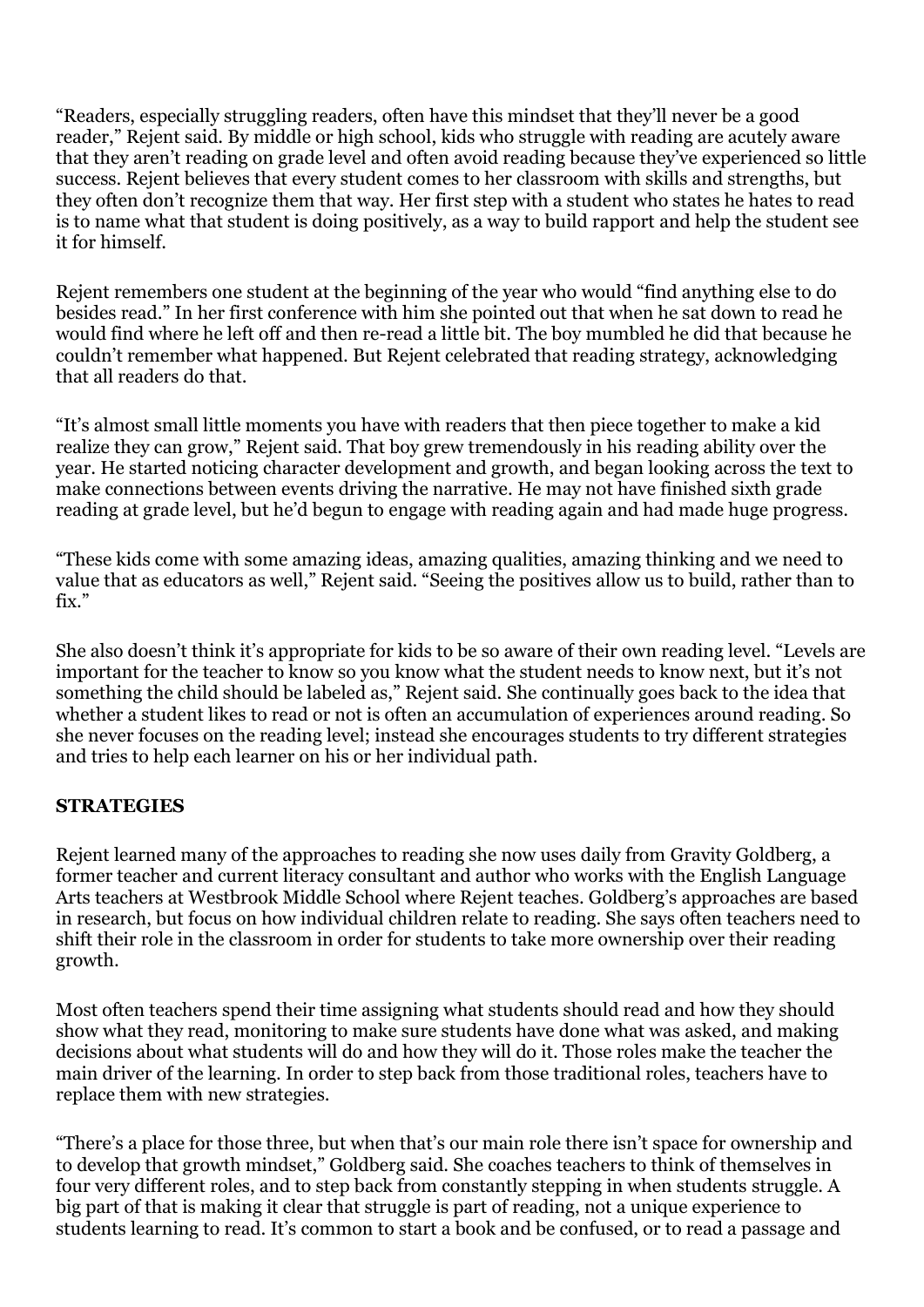miss something, but teachers don't often make it clear how universal that experience is, no matter one's reading level. Rather than being assignors, monitors and managers, Goldberg coaches teachers to see themselves as miners, mirrors, models and mentors.

**MINER:** To understand what is driving reluctance in each individual, Goldberg says teachers need to step back and observe how the student interacts with reading, what they say about their approaches to reading, and how they feel about it in order to understand what particular strategies will move them forward. This might be one of the hardest and most rewarding parts of teaching reading. Students dislike reading for many reasons and different strategies will work with different kids. A student who can articulate what he tried, what he didn't understand, and what he needs help with is signaling that he's willing to lean into the struggle. That's very different from a student who avoids reading altogether.

And Goldberg says this more nuanced, personal picture of a reader won't come from standard reading tests. Instead, it often comes from a student's word choice, her body language, her process. Fifth grade teacher Gail Cordello says taking the time to observe students was a tough transition for her.

"I thought it was a waste of time," she said. She wanted to jump in with data from reading tests and start focusing on the deficits she saw in her students. But when she did finally step back and try to notice positives she could give feedback on first, the classroom dynamic shifted in a meaningful way.

"When you flip that, all of a sudden you have kids who are open to you," Cordello said. She tries to give specific, process-oriented feedback and to stay very positive at the outset of a relationship with a student. Pretty soon she started realizing even her best students were reading because they knew they had to in order to do well in school. But when the classroom dynamic started to shift "they started to do things for themselves and not because the teacher asked them to do it."

**MIRROR:** This is where teachers can give students growth mindset oriented feedback that calls out the work students put into reading, focusing on the strategies they used and not on the end result. Goldberg says language is very important in this feedback. Even saying something simple like, "I like how you made a prediction," can indicate satisfaction with an end goal. She suggests thinking about it as a narrative, rather than a label. Describe what the reader did, rather than labeling it. "That way we're acknowledging the work they put in," she said.

**MODEL:** This is when teachers get to show students how to use strategies that may help them improve. It's the third "teacher move" on Goldberg's list because before teachers can effectively model, they need to have a sense of the individual reader and to have given feedback on the strategies already in use. But, "if students aren't taking time to preview their book ahead of time, just telling them probably isn't enough," Goldberg said. She suggests thinking of it like a cooking TV program by showing students why the strategy is useful and when they might choose to use it.

"We have our own books and we show them in our books how we go about the process of reading," Goldberg said. If the teacher recognizes that many students are skipping words they don't know, for example, she might choose to model what she does when she comes across a word she doesn't know in a shared reading exercise. She might go back and re-read the sentence, talk through how she can use contextual clues to figure it out, and maybe even look it up. This modeling process not only helps students understand why a strategy is useful, but it also shows them that everyone struggles when reading.

Another important part of modeling is to help students understand how to transfer reading strategies across books. For example, when reading out loud to students the teacher could stop, identify a conflict in the plot and discuss with students how that conflict reflects all the decisions a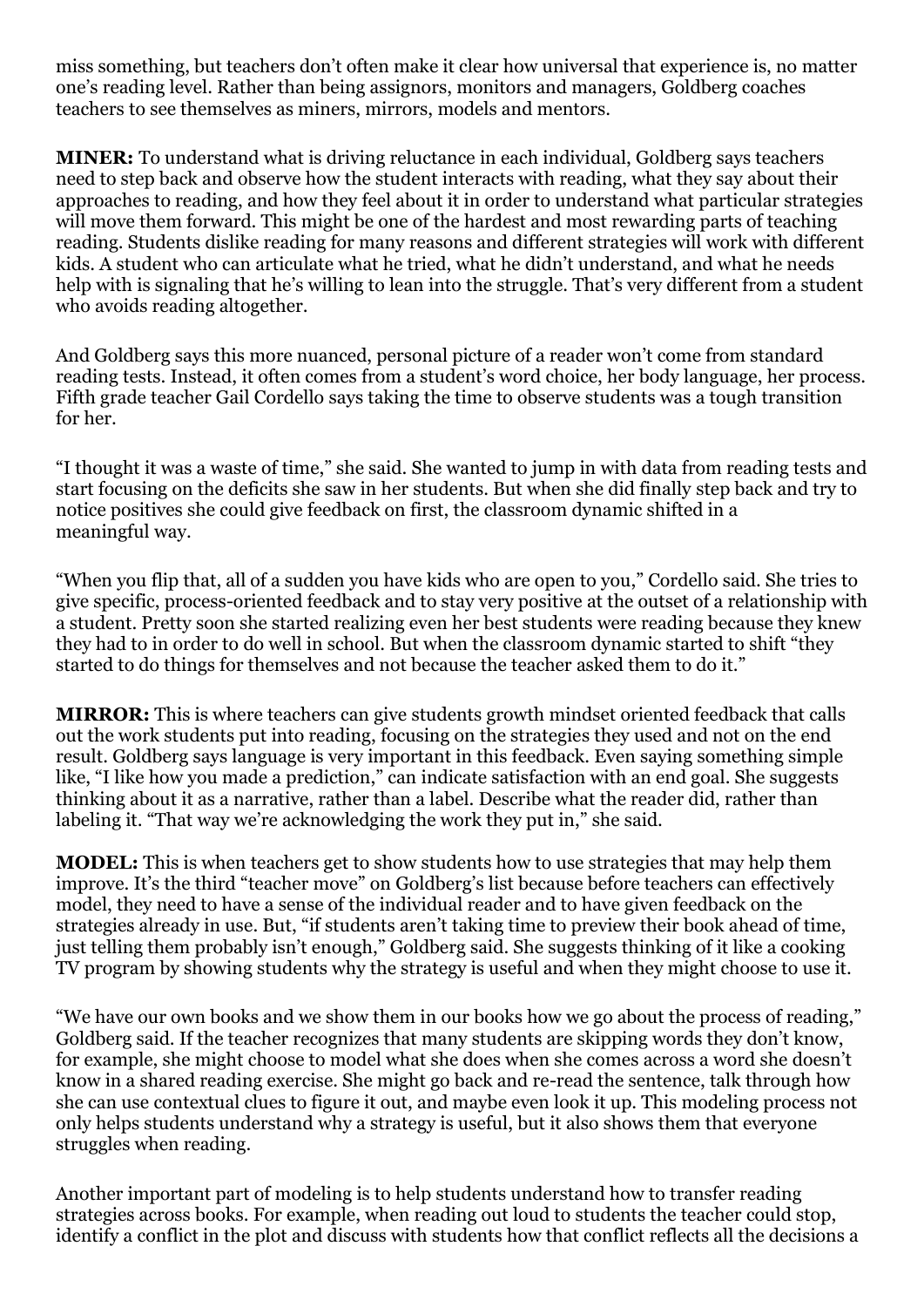character makes. Then students can go back to their independent reading books to practice the same strategy on a different book, aiding transfer. If teachers focus too much on the specifics of one book, then students may not naturally extrapolate the strategy to their own reading.

**MENTOR:** When a student is trying to use a new strategy, she might struggle. That's when a teacher can do a little coaching, like "try reading it again," or "what other words do you know that have that part," to help cue the strategy. Crucially, though, teachers aren't stepping in to do the work for students. Goldberg says when teachers help too much they rob the student of the "learning high," that exultant feeling after getting something that didn't come naturally.

She acknowledges that it can be very hard to let students struggle, even when teachers know the skill is within the student's reach. She suggests three tips that work for her. First, she'll just take a step back. "That little bit of space reminds me it's not my job to fix it," Goldberg said. She also might write the struggle down on a clipboard so she can talk to the student about it in a reading conference later. That gives her permission to step away in the moment. Lastly, she suggests naming the struggle. So, for example, "You're confused about the main idea." When said with empathy it might give the student a little shove in the right direction without solving the problem for her.

Goldberg's approach to reading instruction works well within the reader's workshop model because students are reading in front of teachers. When teachers expect most reading to happen at home, it either doesn't happen at all or the teacher has very little information about how it went and what the student might still need to learn. Rejent only has students for 60 minutes a day, but she's seen huge gains in reading growth when she can conference with students on reading during class time.

But reading in class doesn't mean student shouldn't also read at home. In fact, parents can use many of the strategies Goldberg describes for teachers. Reading aloud and modeling the reading process, trying to get at the heart of why a child doesn't like to read instead of forcing them to do it, letting them choose what they read, these are all good parental strategies that support reading too.

#### **REWARDS FOR READING**

Most kids loved stories when they were little, but as they grew up and learned to read the joy and pleasure of the story may have become buried under the stress, or shame, or frustration of reading. When working to build readers back up, Goldberg says she doesn't recommend [external rewards](https://ww2.kqed.org/mindshift/2017/03/19/why-even-great-teaching-strategies-can-backfire-and-what-to-do-about-it/)  [for reading.](https://ww2.kqed.org/mindshift/2017/03/19/why-even-great-teaching-strategies-can-backfire-and-what-to-do-about-it/) Pizza parties and extra recess for reading send the message that reading is work, not play.

Adults don't read because someone will give them a pizza party. They read because they get invested in characters, or they want to understand something better, or they want to be able to talk about a book everyone is reading. Reading for children shouldn't be so different. If rewards are already in place, Goldberg suggests using reading-focused rewards when kids reach their goals. Maybe that means ten extra minutes of reading time or a trip to the bookstore or library where the child can pick out anything he or she wants.

Teachers like Rejent and Cordello using some of the strategies Goldberg recommends say they've seen huge shifts in the ownership students have over reading. "I actually saw kids get enthusiastic and engaged with reading for the length of the year," Cordello said. Before, they were just doing what they were told because it was a school subject. Now they argue over whether they'd rather have a read aloud or independent reading time.